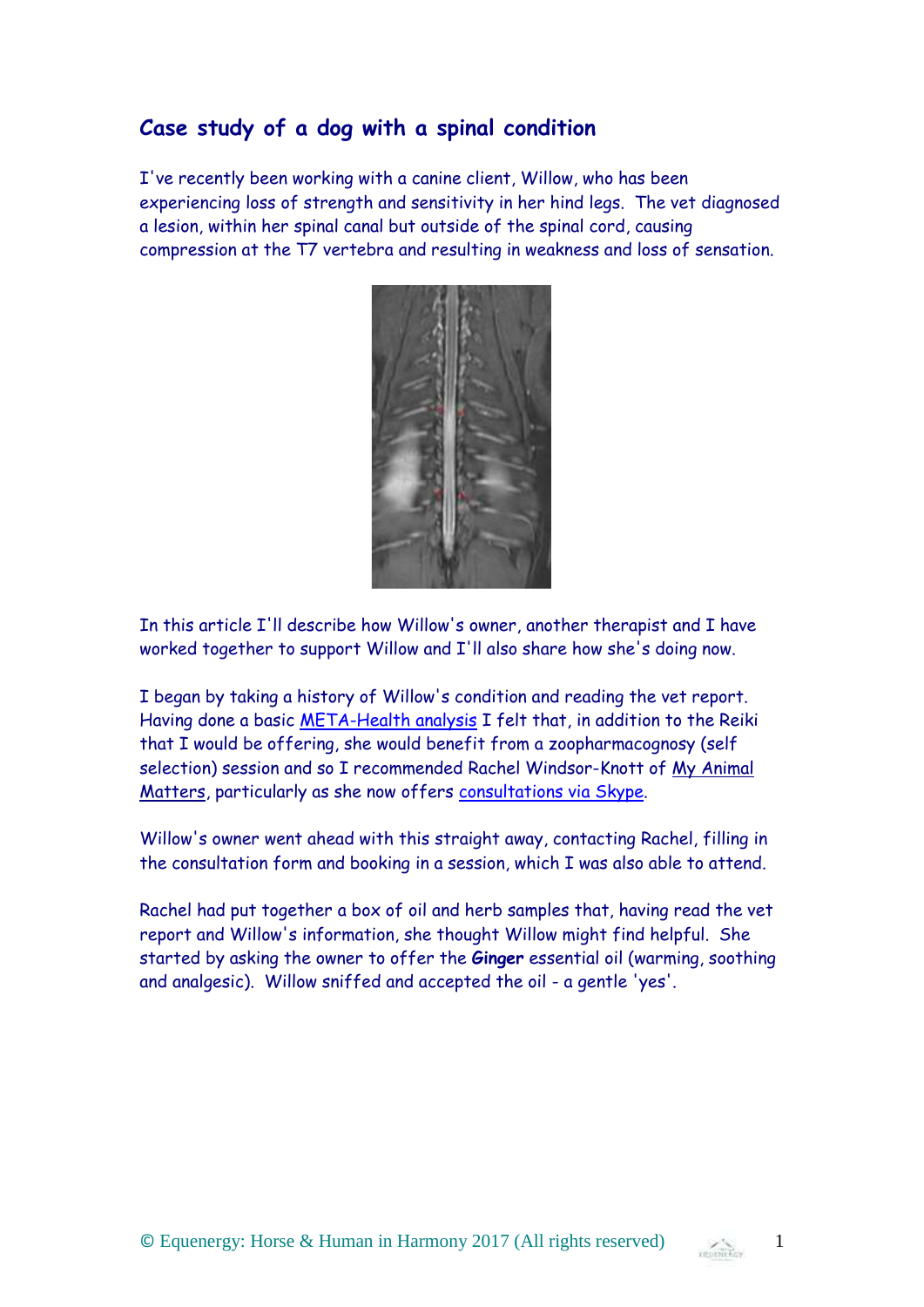

Rachel then moved on to **Peppermint** and **Birch** (on cloths) both of which Willow sniffed, seeming to favour the Peppermint. (**Peppermint** is an anti-inflammatory, a digestive stimulant - often selected by animals taking strong painkillers - and helps in cases of nerve damage as it is clarifying and stimulating. **Birch** is good for inflammatory pain, muscular aches and trapped nerves.)

Having offered some essential oils, we then moved on to the 2 macerates that Rachel had thought would help Willow: **Comfrey** and **Arnica**. Willow devoured these, lapping up all that Rachel had sent. (**Comfrey** - also known as 'knit bone' is good for fractures and also helps in cases of soft tissue damage. It eases inflammation of the stomach, too, so can be helpful in easing the side effects of pain killing medication. **Arnica** helps with bruising, muscular injury and inflammatory pain. It is also an immune system stimulant.)



Rachel then suggested offering the **Rose** and **Valerian Root** waters. Willow licked and chewed at the bottles so her owner poured some out and again she lapped these up and wanted more. She seemed to have a slight preference for the **Rose** water. (**Rose** is used in cases of anger and resentment, hormone balancing, feelings of rejection and emotional wounds, trauma and unwanted memories. **Valerian** root is a muscle relaxant and sedative which helps in cases of anxious behaviours.)

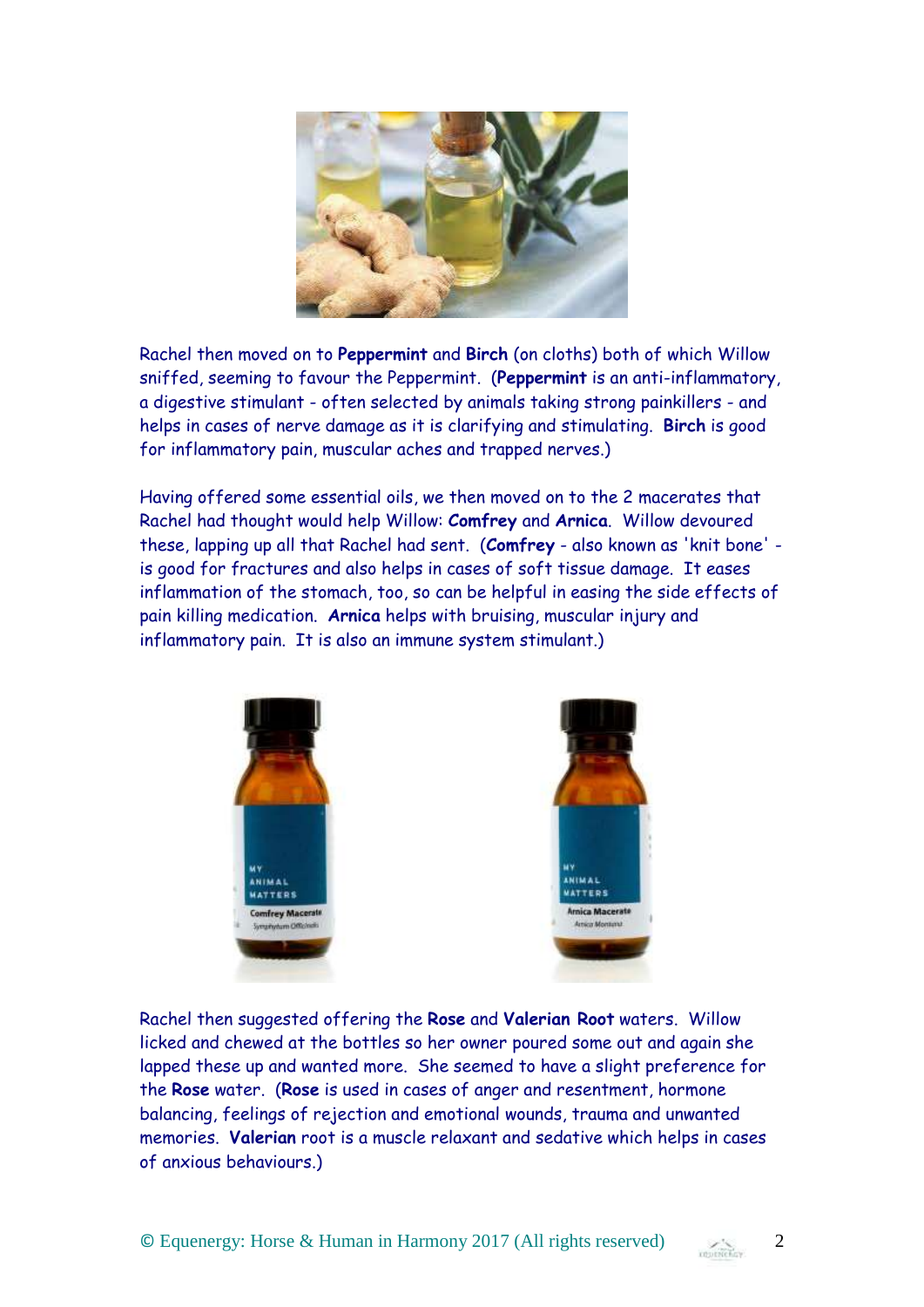

We then moved on to **Marjoram Sweet**. This was on a cloth and again Willow showed interest. Her energy come up and she appeared quite playful. She approached her owner which made Rachel think she might want to have the oil applied. Rachel gave instructions for Willow's owner to rub the cloth on her hands and offer these to Willow. Willow accepted this so her owner gently rubbed her hands first on Willow's chest, then her neck and shoulders and on down to her back. Willow then turned round and presented her rump and back for the oil to be applied there too! (This oil is an antispasmodic, helps to ease stiffness in the muscles and is also very comforting in cases of grief.)

Lastly there was a cloth with **Violet Leaf** oil. Willow showed great interest in this, chewing at the cloth. (This oil is very supportive when there is anticipation of pain. It is comforting to the heart and helps those of a nervous disposition.)

Having offered all of the remedies that Rachel had sent - of which Willow accepted every single one - we then put each remedy on the floor and watched to see what she would do. She lay down with her jaw parallel to the **Peppermint** oil. Throughout she had kept returning to this cloth and Rachel suspected that, as she was inhaling rather than licking, she was using it for it's clearing properties, more than as a pain killer.



As Willow was lying there she began to twitch gently, as if she was dreaming, and she did appear to be asleep. (During the session she had also shown blinks, yawns, licking, chewing and stretches as she worked with the oils, processing and

© Equenergy: Horse & Human in Harmony 2017 (All rights reserved) 3

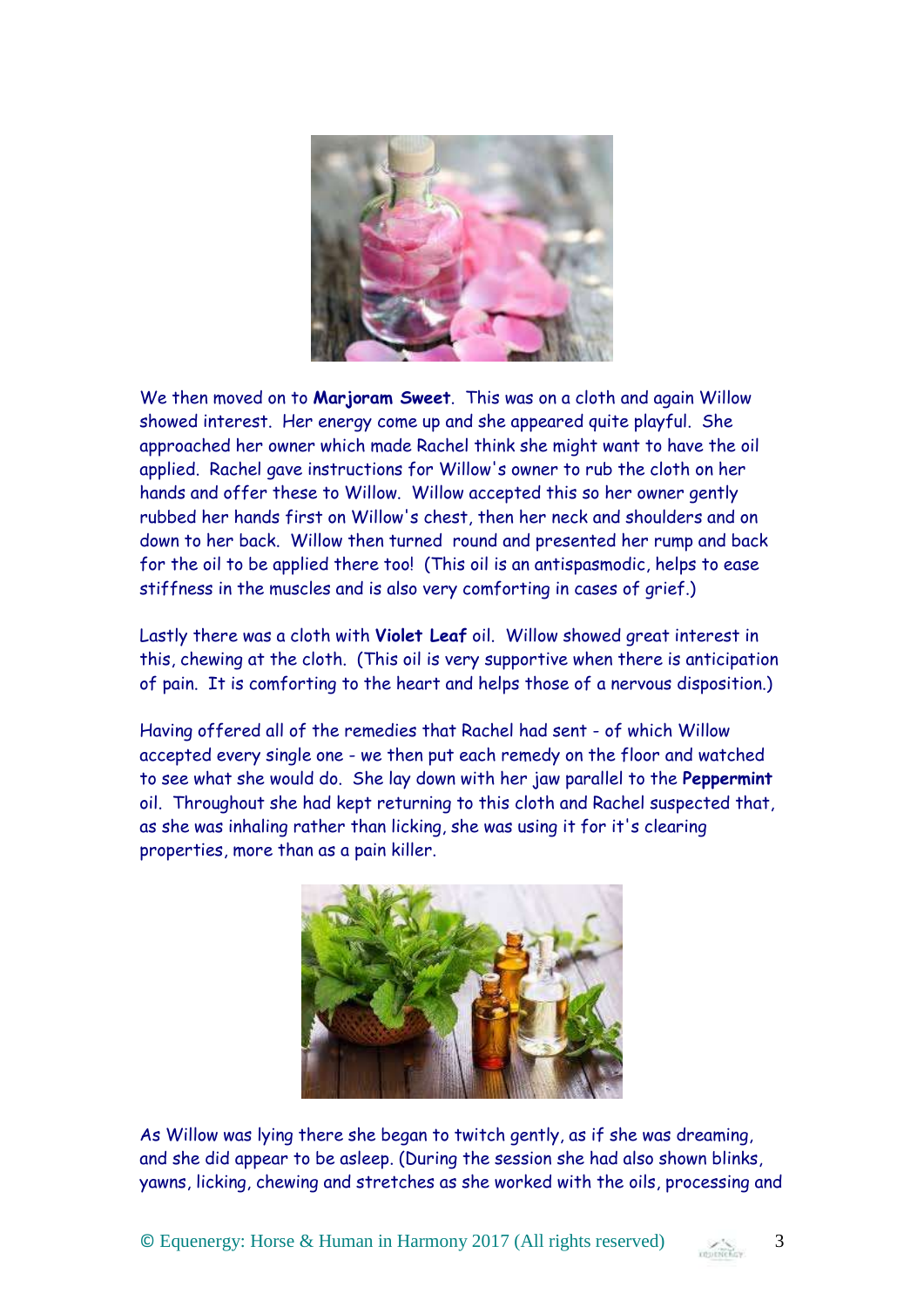## releasing).

Rachel recommended continuing to offer this selection to Willow, particularly the **Peppermint**, **Marjoram Sweet** and **Violet Leaf** oils, the **Comfrey** and **Arnica** macerates and the **Rose water**. She also suggested adding **rice bran oil** and / or **coconut oil\*** to Willow's diet to ensure that when she chooses the macerates this is done solely for the herb content rather than the fat. (Fat is essential for nerves so she might be choosing these remedies for this as well, particularly as she's on a dry food diet which can result in low levels of healthy fats. **Coconut oil** is also antibacterial, antifungal and antiviral so helps with infections. The vet had said that this is a possible cause for the lesion in Willow's spine so this oil might be beneficial in this way too. It is also good for the skin and coat, and supports the thyroid.)

|                                              |                                 | Tested by Jan                                 |
|----------------------------------------------|---------------------------------|-----------------------------------------------|
| Irunic Virgin Cold<br><b>HIM Coconut Oil</b> |                                 |                                               |
| <b>Literature</b>                            |                                 | Salf-aslection on<br><b>Mouse!</b> Room in NI |
| Historian.<br>teraturi dan place.            | <b>MY</b>                       | <b>ETV STOLE</b>                              |
|                                              | <b>ANIMAL</b><br><b>MATTERS</b> |                                               |
| ● 三天口主婦施足<br>invitatiers.co.uk               | Coconut Oil                     | 300g                                          |

The day after the session Willow's owner posted this message:

*Hey! Just wanted to say - Wow!! Willow's legs have improved dramatically! After only one session! So I'm very hopeful and can't wait to continue on with it.* 

*Less collapsing ... she also seems more relaxed and affectionate and her muscles are softer. She is always tense and alert being the alpha dog and protects the house... this morning seems a bit tense/back to normal but no collapsing yet, plus she told us she needed to go outside for a poo (she has been having a lot of accidents so we have to make sure she goes out regularly) so she is definitely feeling her back end and legs again.*

*Thanks again!*

Rachel replied:

*That's amazing. Which makes total sense with the peppermint in particular as it's able to stimulate new nerve pathways*

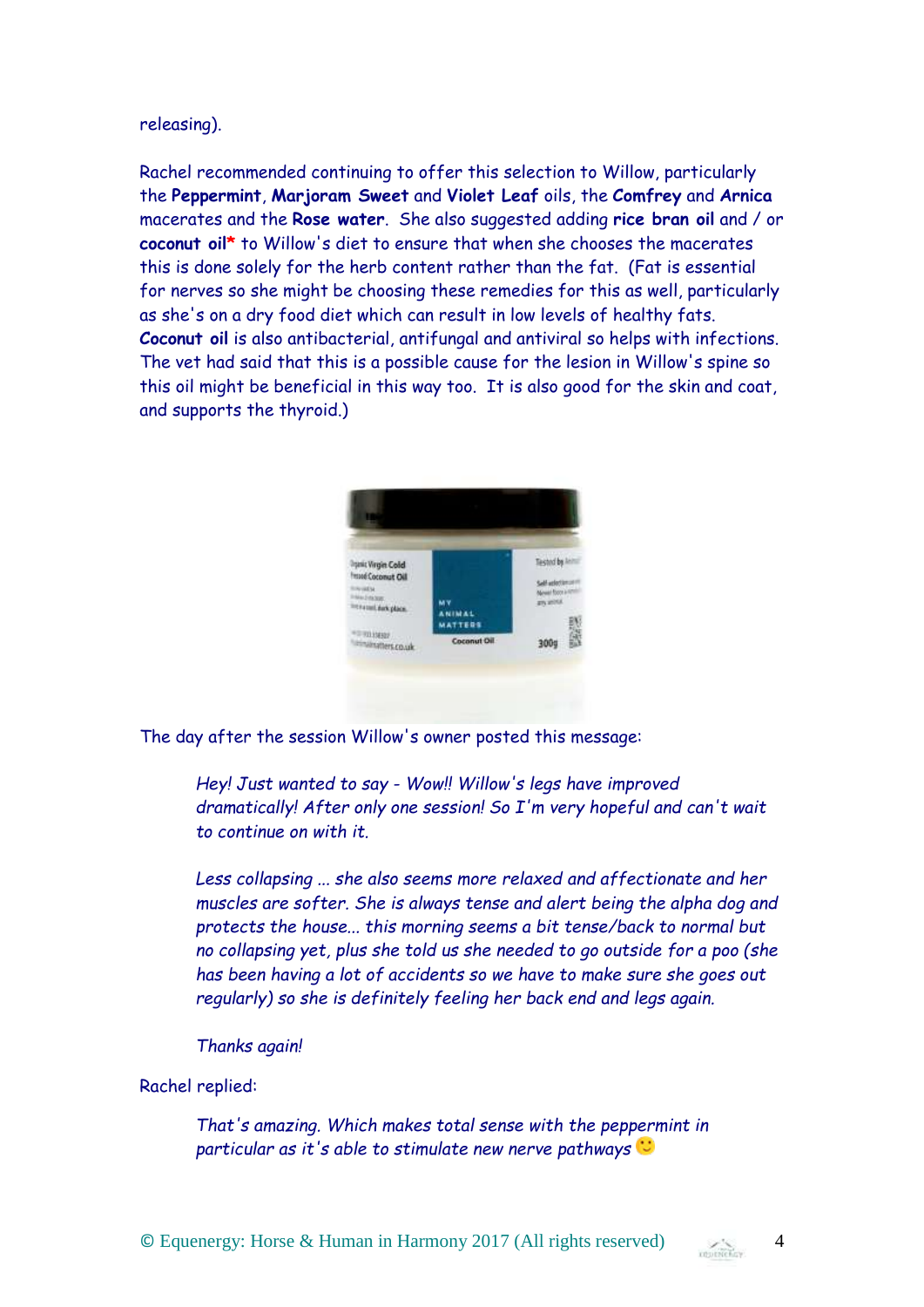Rachel also recommended that Willow's owner offer her Coconut oil in addition to the remedies to make sure that she was choosing the macerates for their herb content, rather than for fats. Willow proved to be very keen on this and her owner realised that it has also been helping her skin. (Willow had had a tendency to lick at her paws causing redness and broken skin but this has now cleared up.)

Rachel added Spirulina to Willow's selection of remedies. This is helpful in cases of anxious behaviours and joint problems. It is detoxifying and helps to stimulate the immune system. It's also a great supplement for senior dogs or those who are a little run-down as it is rich in protein and nutrients. Willow proved to be very fond of this too!



Following the initial session, Willow's owner continued to offer the remedies, particularly the **Peppermint**, **Marjoram Sweet** and **Violet Leaf** oils, the **Comfrey** and **Arnica** macerates and the **Rose water.** To these she then added the Coconut Oil and Spirulina. She shared this message with us when her box of remedies arrived:

*Willow was so excited when your parcel arrived and was ripping off the bubble wrap with me! She's loving the arnica, comfrey, violet leaf (rubs on side of head with it and mouthing/chewing the cloth) and marjoram on her back, more than the others... She is much more relaxed and softer...*

Rachel had included small sachets of **Devil's Claw** and **Barley Grass** which Willow took for a few days. (**Devils Claw** is good for arthritis, inflammatory pain and musculoskeletal issues. **Barley Grass** supports animals with anxious and hyperactive behaviours and those with skin conditions. It is rich in nutrients, particularly magnesium). Her owner then sent us this message:

*Not keen on devils claw today so offered barley wheat grass ... then offered spirulina... Lucky I put a towel down, specks of green everywhere!* 

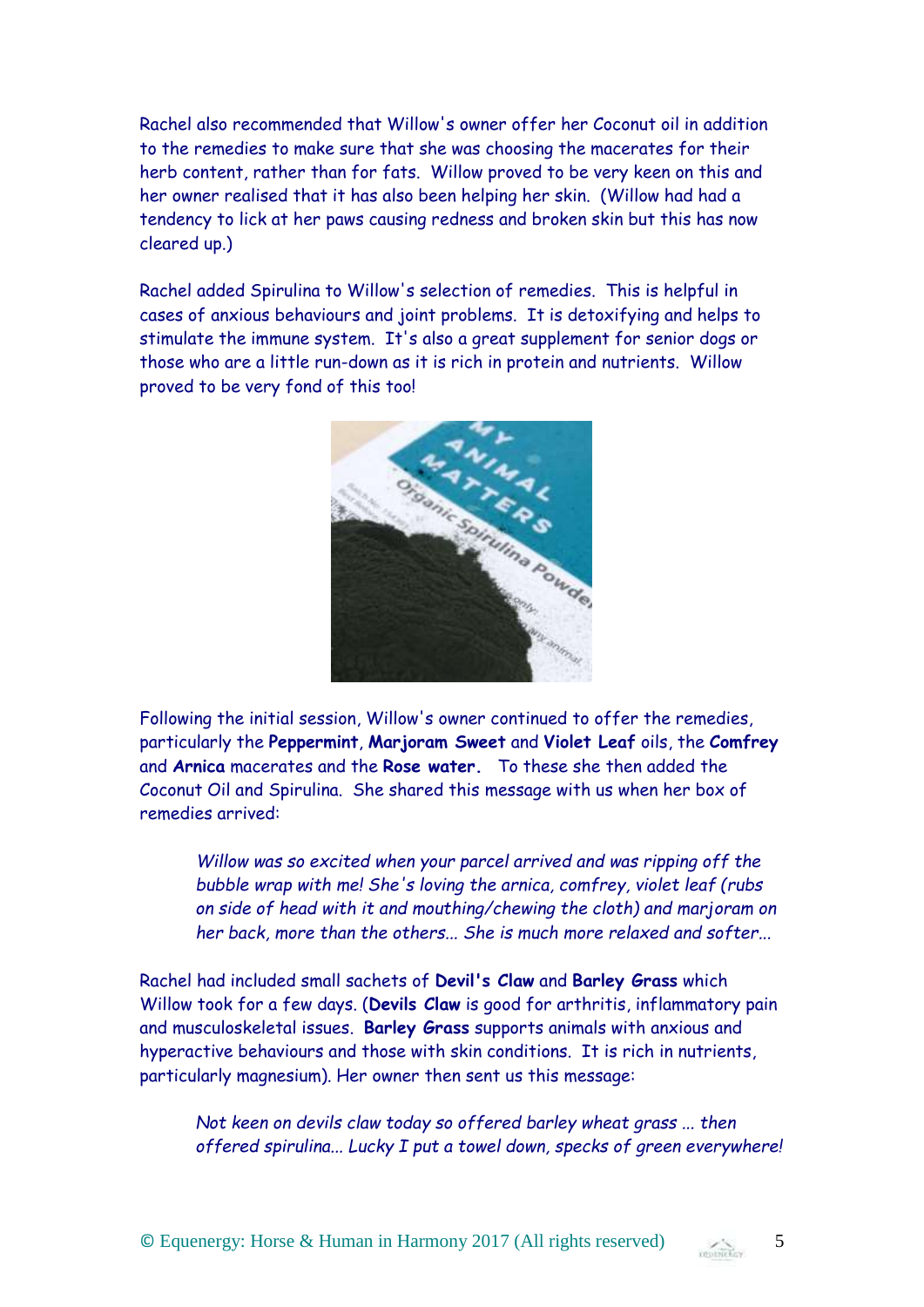*... Still wanting marjoram on her back and generally sleeps with either violet leaf/peppermint.* 

*Willow is twitching now, she hasn't done that for a while.*



Throughout this whole process I was also offering Reiki to Willow to help her body enter into it's Rest and Repair mode. She can tend to be an anxious dog who is always on the alert so the Reiki helped her to relax so that her body could heal and so that the oils and other remedies could work effectively. Several of the remedies she chose were also supporting her on this emotional level. This is a picture of Willow after one of our Reiki sessions:



In our fifth session, Willow's owner said that had she not seen it for herself she would not have believed the change in her dog over the last month.! From having been very wobbly on her back legs and walking with a rather odd, widelegged gait, scuffing her toes, Willow now almost looks normal when she walks. She had lost some muscle tone but is slowly building this up again as she regains strength and feeling. She now knows when she needs to go outside for toileting